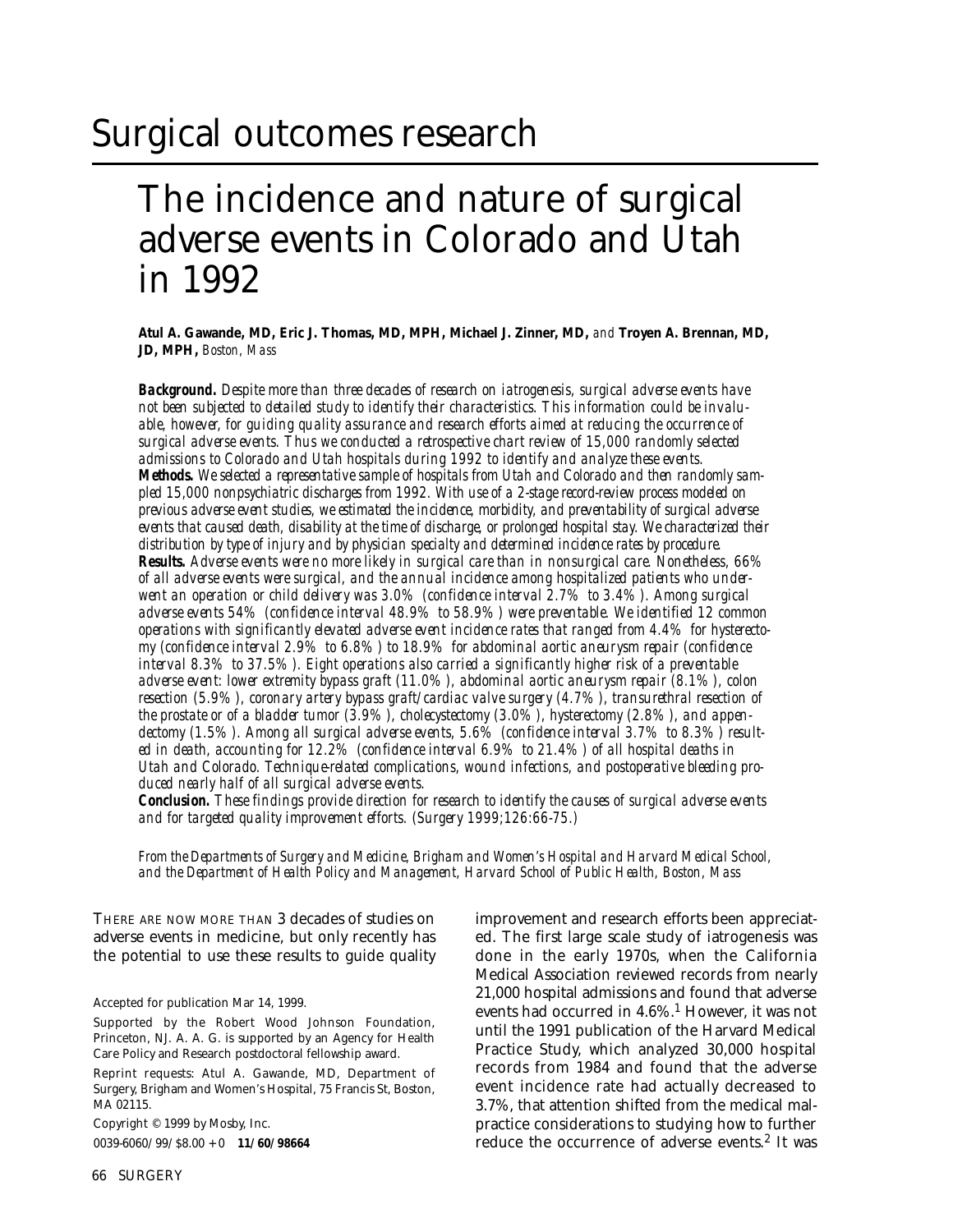noticed that drug-related errors constituted an unexpectedly high proportion—19%—of adverse events,<sup>3</sup> and this spurred a flurry of research into the mechanisms behind such errors. $4-6$  This research recently has paid dividends with the development of practical solutions, such as computerized physician order entry systems, that have been shown to markedly reduce drug-related errors.<sup>7-9</sup> Similar research on human factors in anesthesia mishaps has led to changes in equipment, standards, and training that have reduced the mortality rate from general anesthesia from 1 in approximately 10,000 cases during the 1970s to 1 in more than 200,000 cases.<sup>10</sup>

Taking a systematic approach to studying the nature and patterns of adverse events in surgical practice could be similarly fruitful. As yet, these events are poorly understood. We know surgical adverse events—unhappy outcomes resulting from surgical management, not disease—are not infrequent and are often avoidable. In 1981 Couch et  $al<sup>11</sup>$  found that avoidable surgical mishaps occurred in more than 1% of admissions to their academic general surgery service; 55% of these complications had resulted in death. The Harvard Medical Practice Study found that operative adverse events accounted for 48% of all adverse events, occurred in approximately 2% of all hospitalized patients, and were preventable 74% of the time.<sup>2,3,12</sup> Much greater detail about surgical adverse events has been missing, however.

Surgeons currently have 2 sources of information about the nature of surgical adverse events: our enduring institution of morbidity and mortality conferences<sup>13</sup> and large population studies of surgical outcomes such as Great Britain's national registry of perioperative deaths $14,15$  and the National Veterans Affairs Surgical Risk Study.<sup>16</sup> Both continue to provide invaluable insights for surgical care. However, neither is able to provide a complete and accurate picture of surgical adverse events. Morbidity and mortality conferences and other forms of incident reporting miss 65% to 91% of adverse events detected by other methods,  $17-19$ and the large outcomes studies, not being designed to investigate adverse events, do not separate complications resulting from management from those resulting from disease.

#### **METHODS**

We sought to provide a detailed analysis of surgical adverse events through a retrospective chart review of 15,000 randomly selected admissions to Colorado and Utah hospitals during 1992 with use of the techniques of previous adverse event studies.<sup>20</sup> Specifically, in addition to estimating the incidence, morbidity, and preventability of surgical adverse events, we sought to characterize their distribution by type of injury and by physician specialty and to determine incidence rates by procedure. This study was part of a broader study designed to inform physicians, hospitals, and malpractice insurers in Colorado and Utah who are considering a "no-fault" alternative to the tort system for compensating injured patients and deterring substandard medical practice. Each participating hospital approved in advance the study design and publication of the data, as did the Human Subjects Committee at the Harvard School of Public Health.

**Sample definition.** We cooperated with the Utah Health Data Committee and the Colorado Hospital Association to sample 1992 discharges. First, we characterized all hospitals in each state according to size (fewer than 8000 discharges per year or greater than or equal to 8000 discharges per year), location (urban or rural), teaching status (major, minor, or nonteaching), and ownership (for profit, nonprofit, or government). Next, we created strata representing all possible combinations of these characteristics, and every hospital in each state was assigned to its appropriate stratum (filling 11 strata in Utah and 15 in Colorado). Psychiatric, rehabilitation, and drug-alcohol treatment Diagnostic Related Groups and hospitals that exclusively provide these services were excluded, as were Veterans Administration Hospitals.

At least 1 hospital from each stratum was then invited to participate on the basis of its appropriateness for a subsequent no-fault medical malpractice demonstration project. Hospitals did not volunteer, none of the invited hospitals refused to participate, and the investigators had no knowledge of the hospitals' adverse event rates. This resulted in a sample of 13 Utah hospitals from which 5000 calendar year 1992 discharge records were randomly selected and 15 Colorado hospitals from which 10,000 calendar year 1992 discharge records were randomly selected. This represented 2.6% of all discharges from Colorado and Utah hospitals in 1992. The number of records sampled from each hospital was proportional to the hospital's share of all discharges in the 28 hospitals.

**Record review.** First, nurses trained by us screened charts for any of 18 indicators associated with an adverse event, defined as an injury caused by medical management (rather than the disease process) that resulted in a prolonged hospital stay, disability at discharge, or death. Charts screened positive were then reviewed by a local physician trained to use a standard adverse event analysis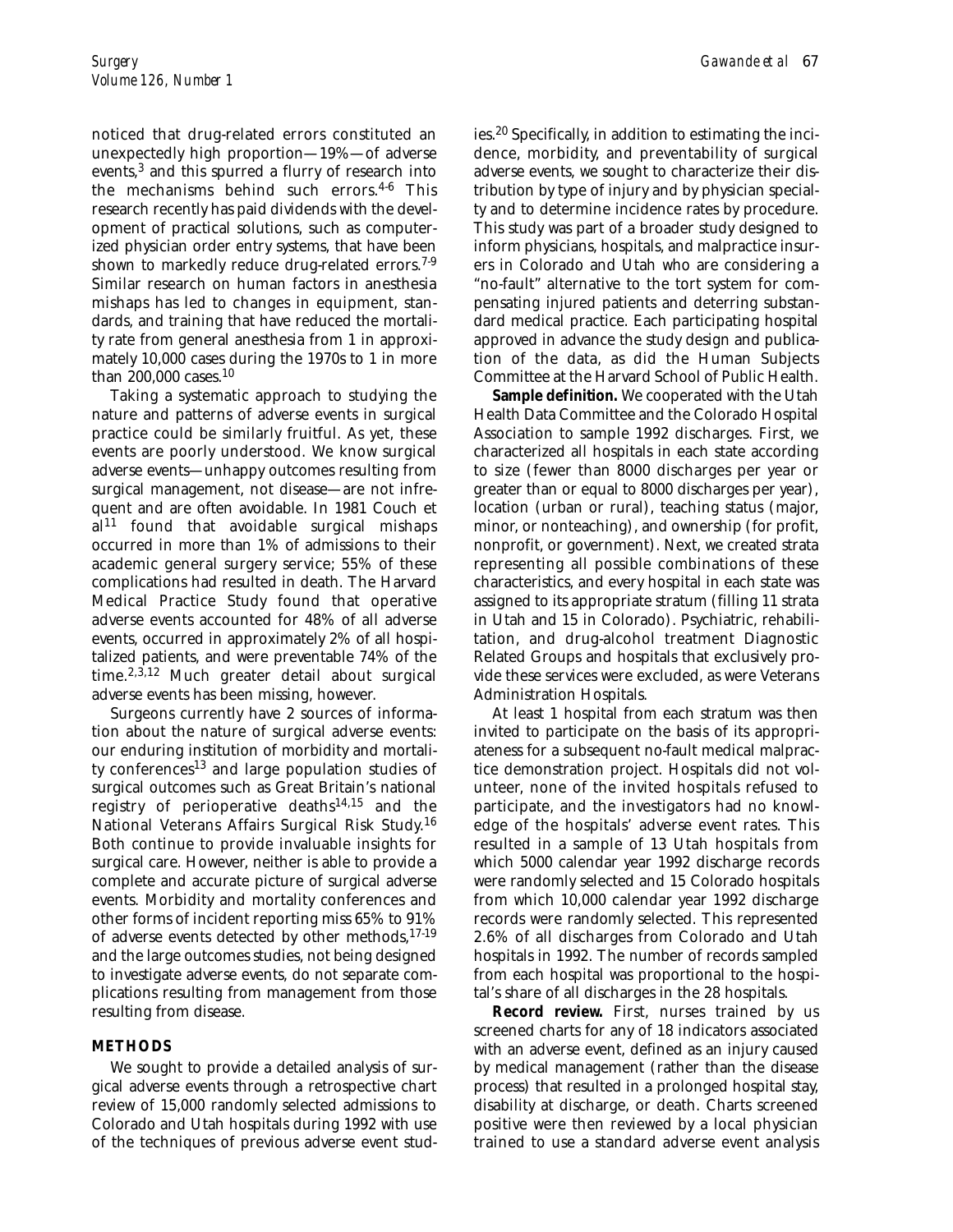form. This form has a series of questions to facilitate reliable detection of adverse events and was identical to those used in previous studies, except for slight modifications.<sup>2</sup> We sought to detect adverse events of both surgical and medical care across all specialties. Thus we used board-certified family physicians and internists as reviewers and made appropriate specialist consultation available to them. Because judgments about adverse events may be complex, we used a 6-point confidence scale: 1, little or no evidence that medical management caused the event; 2, slight evidence; 3, not quite likely; 4, more likely than not; 5, strong evidence; and 6, virtually certain evidence. We required a confidence score of 4 or more to determine that an adverse event had occurred. The reviewers made a written description of the event and recorded specific characteristics of care, including the specialty of the caregiver who provided the injury-related care and the location of that care. Reviewers documented patient gender, race, age, and comorbid illnesses with use of the Charlson comorbidity index.<sup>22</sup> We obtained International Classification of Diseases, 9th revision (ICD-9), procedure codes from hospital discharge datasets in each state.<sup>23</sup>

Reviewers classified the type of event by choosing 1 of 10 mutually exclusive categories: operative complications (adverse events related to an operation or occurring within 30 days after an operation), adverse drug event, anesthesia related, fall related, fracture related, incorrect or delayed diagnosis, incorrect or delayed therapy, medical procedure complication, neonatal related, and postpartum related. They subclassified operative complications into one of 13 additional categories: acute myocardial infarction, bleeding, congestive heart failure, deep venous thrombosis, dysrhythmia, nonwound infection, other nontechnical event, other wound problems, pneumonia, pulmonary embolism, stroke, technique-related complication, and wound infection.

For the purposes of this study, 1 investigator reviewed case summaries for all events involving technique-related complications and identified those resulting from failure of the surgery (eg, fracture nonunion after open reduction with internal fixation) as opposed to complications of an otherwise successful operation (eg, bladder laceration during hysterectomy). We combined "other nontechnical" and "fracture-related" events as "other" events.

**Quality control.** This process for adverse event determination was extensively studied during the Harvard Medical Practice Study and was determined to be valid and reliable.<sup>19,24</sup> However, outlier physician reviewers with high false-negative rates were recognized. To address this problem, a study investigator rereviewed 50 randomly selected records of physician reviewers whose adverse event detection rate was 2 SDs below the mean for the group of reviewers in their respective states. If 10% or more of the records were classified as an adverse event by the investigator, the outlier physician's reviews were substituted with rereviews by a different reviewer who was blinded to the purpose of the rereview. To address false-positive reviews, 2 investigators reviewed all adverse event data forms and excluded adverse events that did not meet the study definition. At the end, a final rereview was performed on a random selection of 500 of the 15,000 original records. Reviewers achieved 79% agreement and acceptable interrater reliability (κ 0.4).

**Disability and preventability estimation.** Disability ratings were first made by the physician chart reviewers with use of the National Association of Insurance Commissioners severity-of-injury scale.25 Next, 2 study investigators reviewed all available information about each adverse event and corrected disability scores in cases in which reviewers clearly misapplied criteria. These scores were then reviewed by 4 medical malpractice insurance claims adjusters from Utah and 6 from Colorado, and consensus was reached on a final disability score for each patient. All adjusters had prior training and experience applying these scores to medical injury cases as part of their responsibilities for the medical malpractice insurers who employed them.

Preventability was estimated with methods similar to those of previous studies.<sup>26,27</sup> An adverse event was considered preventable if it was avoidable by available means unless those means were not considered the standard of care. Two study investigators reviewed each of the adverse events and graded on a 6-point scale their confidence that the event was preventable. Specialty consultation was available as needed. Reviewers achieved 91% agreement (κ 0.81). The reviewers reached consensus on cases in which they disagreed.

**Definition of surgical adverse events.** For this study we defined surgical adverse events as adverse events related to an operation or a surgeon's nonoperative care or occurring within 30 days after an operation. One investigator reviewed all surgical adverse events to ensure the ICD-9 procedure code recorded the operation that resulted in an adverse event and not a subsequent reoperation. With use of ICD-9 codes, we then defined 15 types of operations that each accounted for 1% or more of all surgical adverse events: abdominal aortic aneurysm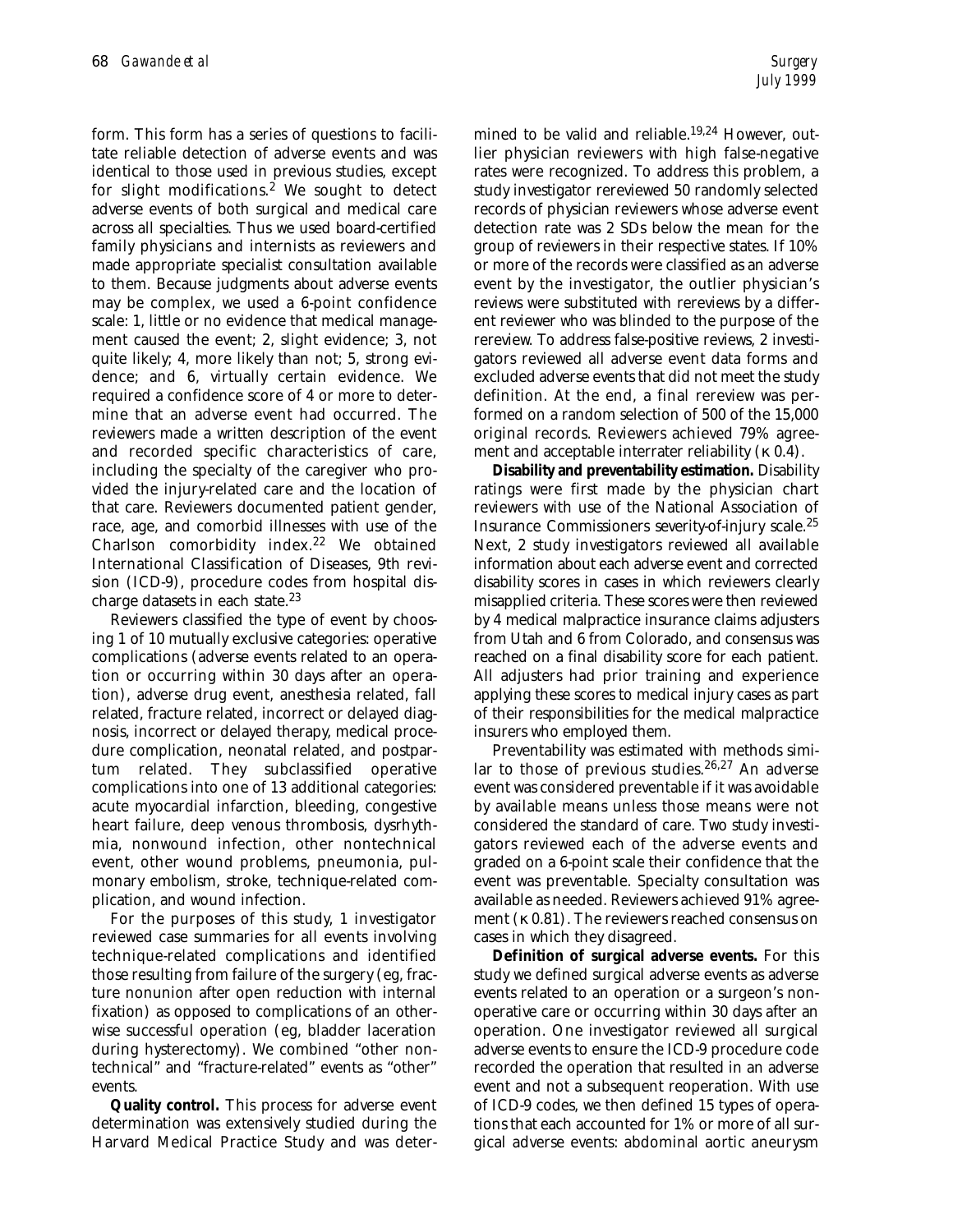| Type of event                   | Percent of surgical events (95% confidence interval) | Percent preventable |
|---------------------------------|------------------------------------------------------|---------------------|
| Technique-related complications | 24.2 (20.3-28.6)                                     | 68                  |
| <b>Wound infection</b>          | $11.2(8.5-14.7)$                                     | 23                  |
| Postoperative bleeding          | $10.8(8.1-14.2)$                                     | 85                  |
| Postpartum/neonatal related     | $8.3(5.9-11.4)$                                      | 67                  |
| Other infection                 | $7.0(4.9-10.0)$                                      | 38                  |
| Drug-related injury             | $6.5(4.5-9.4)$                                       | 46                  |
| Wound problem (noninfectious)   | $4.0(2.4-6.4)$                                       | 53                  |
| Deep venous thrombosis          | $3.7(2.3-6.1)$                                       | 18                  |
| Nonsurgical procedure injury    | $2.6(1.4-4.7)$                                       | 59                  |
| Diagnostic error/delay          | $2.6(1.4-4.7)$                                       | 100                 |
| Pulmonary embolism              | $2.3(1.2-4.3)$                                       | 14                  |
| Acute myocardial infarction     | $2.1(1.1-4.1)$                                       | 0                   |
| Inappropriate therapy           | $2.0(1.0-3.9)$                                       | 100                 |
| Anesthesia injury               | $1.6(0.8-3.5)$                                       | 45                  |
| Congestive heart failure        | $1.2(0.5-2.9)$                                       | 33                  |
| Stroke                          | $1.2(0.5-2.9)$                                       | 0                   |
| Pneumonia                       | $0.9(0.3-2.5)$                                       | 65                  |
| Fall                            | $0.3(0.0-1.8)$                                       | 50                  |
| Other                           | $5.5(3.6-8.2)$                                       | 32                  |
| Injury not classified           | $2.1(1.1-4.1)$                                       | 73                  |
| Total                           | 100.0                                                | 54                  |

**Table I.** Surgical adverse events in Colorado and Utah, by type of injury and preventability

(AAA) repair, appendectomy, arthroscopy, cesarean section, cholecystectomy, colon resection, coronary artery bypass graft or heart valve replacement (CABG/valve surgery), hysterectomy, lower extremity bypass graft (BPG), oophorectomy or salpingectomy (without hysterectomy), open reduction with internal fixation of a fracture (ORIF), prostatectomy, spinal laminectomy or discectomy, total knee or hip replacement, and transurethral resection of the prostate or bladder tumor (TURP/TURBT). We placed all other surgical adverse events in 1 of 3 categories: other operations, vaginal child deliveries, and nonoperative admissions.

**Population estimate calculations and statistical analysis.** To avoid overrepresentation and underrepresentation of patients from particular types of hospitals, we report population estimates of adverse events, which were calculated by weighting the observed data according to standard methods.<sup>28</sup> For each of the sample hospitals, weights were calculated by dividing the number of discharges in its stratum during 1992 by the total number of records reviewed in the stratum. Adverse event rates are reported as the observed percentage of discharges with adverse events.

As in previous studies, $2$  in calculating annual incidence rates we counted only events discovered during the sampled hospitalizations. Events that were detected during a subsequent hospitalization were excluded to avoid overstating incidence. We included all cases in the sample, however, when analyzing the nature of surgical adverse events. We calculated 95% confidence intervals for population estimates and *P* values for simple and multivariate analysis with use of weighted logistic regression. We performed all analyses with the SAS statistical software package, version 6.12.<sup>29</sup>

### **RESULTS**

**Patient characteristics.** We completed initial review of 14,700 of 15,000 records (98.0%) in the original random sample. Patients were 38.9 years old on average in our sample compared with 38.2 years for all discharges, women were 61% of our sample and 59% of all discharges, Medicare beneficiaries were 24% of both groups, Medicaid beneficiaries were 15% of both groups, the privately insured were 47% of our sample and 46% of all discharges, managed care enrollees were 8% versus 11%, and the uninsured were 6% versus 5%. Whites were 72% of our sample.

**Incidence, morbidity, and preventability.** Among the 14,700 records in our sample, we identified 402 surgical adverse events. This was 66% of all adverse events. Three hundred fifteen events were attributable to surgical care that was provided in 1992. This represented 11,087 (confidence interval 9868 to 12,457) surgical adverse events in Utah and Colorado in 1992, producing an annual incidence rate of 1.9% (confidence interval 1.7% to 2.1%) of 1992 hospital admissions. Among patients coded as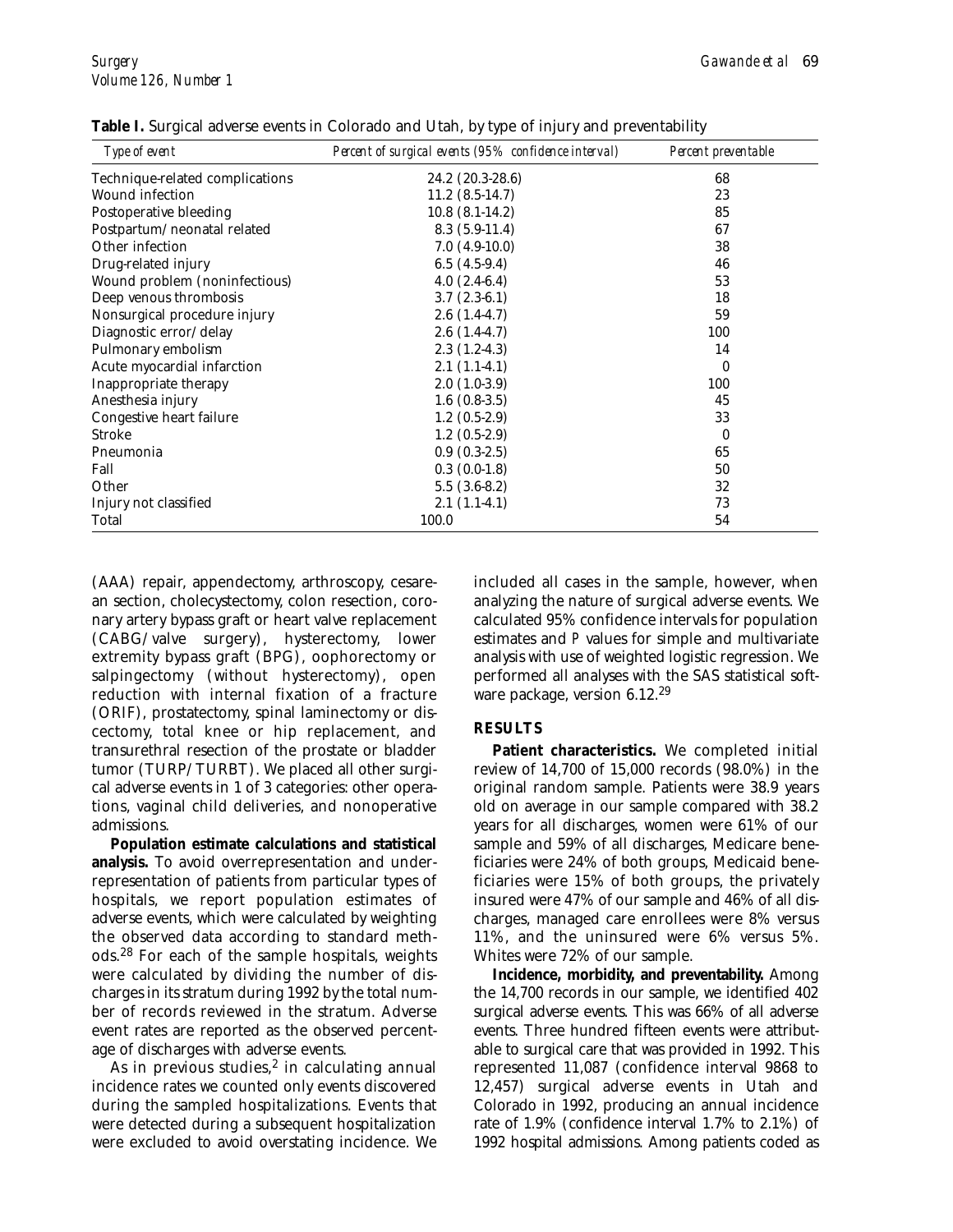| <b>Table II.</b> Incidence of surgical adverse events among |  |  |
|-------------------------------------------------------------|--|--|
| Colorado and Utah inpatients by type of injury, 1992        |  |  |

| Type of event                   | <i>Incidence per 10,000</i><br>operations (95%<br>confidence interval) |
|---------------------------------|------------------------------------------------------------------------|
| Technique-related complications | 90 (71-114)                                                            |
| Postoperative bleeding          | 47 (34-65)                                                             |
| Other infection                 | 28 (18-42)                                                             |
| Wound infection                 | 27 (17-42)                                                             |
| Drug-related injury             | 27 (17-41)                                                             |
| Deep venous thrombosis          | 14 (8-26)                                                              |
| Postpartum/neonatal related     | $11(6-22)$                                                             |
| Wound problem (noninfectious)   | $10(5-21)$                                                             |
| Acute myocardial infarction     | $10(5-21)$                                                             |
| Nonsurgical procedure injury    | $10(5-20)$                                                             |
| Diagnostic error/delay          | $9(4-19)$                                                              |
| Injury not classified           | $8(4-19)$                                                              |
| Pulmonary embolism              | $8(4-18)$                                                              |
| Inappropriate therapy           | $6(3-16)$                                                              |
| Anesthesia injury               | $6(2-15)$                                                              |
| Congestive heart failure        | $6(2-15)$                                                              |
| Stroke                          | $6(2-15)$                                                              |
| Pneumonia                       | $3(1-11)$                                                              |
| Fall                            | $1(0-10)$                                                              |
| Other                           | 19 (12-32)                                                             |

having had an operation or childbearing during their 1992 admissions, the incidence of surgical adverse events was 3.0% (confidence interval 2.7% to 3.4%). Among nonsurgical patients, the likelihood of an adverse event was not significantly different.

We determined that 54.0% (confidence interval 48.9% to 58.9%) of surgical adverse events were preventable. The preventable surgical adverse event incidence rate among operative admissions was 1.9% (confidence interval 1.6% to 2.2%). We also found that 5.6% (confidence interval 3.7% to 8.3%) of surgical adverse events resulted in death, accounting for 755 deaths (confidence interval 481 to 1185 deaths) in Colorado and Utah in 1992. This represented an estimated 12.2% (confidence interval 6.6% to 22.4%) of all hospital deaths in the 2 states. Fifteen percent (confidence interval 11.8% to 18.9%) of surgical adverse events resulted in permanent disability or death in patients.

In multivariate analysis adjusting for age, gender, race, and Charlson score, increased risk of surgical adverse events was associated with older age (odds ratio 5.0 age 64 years versus age <15 years, confidence interval 3.0 to 8.4) and Charlson score more than 4 (odds ratio 1.57 versus score 0, confidence interval 1.03 to 2.39). Race and gender had no effect. Only age correlated significantly with an increased risk of a preventable adverse event.

**Results by injury type, hospital location, and specialty.** We studied the characteristics of all 402 surgical adverse events, which included injuries attributable to care that took place in another year. This represented an estimated 13,886 (confidence interval 13,014 to 14,707) surgical adverse events. The reviewer's level of confidence that injury was the result of medical management was "more likely than not" in 39% of cases, "strong evidence" in 45%, and "virtually certain evidence" in 16%. Charts for 85% of these cases contained a note acknowledging that management had caused the injury (but not necessarily that it was unavoidable).

Table I shows the types of injuries involved and their preventability. Three categories accounted for nearly half of all surgical adverse events: techniquerelated complications (24.2%), wound infections (11.2%), and postoperative bleeding (10.8%). Among the technique-related complications, 35% were the result of failure of the surgery to accomplish its intended purpose (for example, postoperative thrombosis of a lower extremity bypass graft, failed tubal ligation, or fracture nonunion after ORIF). The remainder were the results of complications of an otherwise successful surgery (for example, bladder laceration during hysterectomy or popliteal vessel injury during arthroscopy). Table II shows the incidence rates among operative admissions in the 2 states for specific complications severe enough to cause prolonged hospital stay, disability, or death. Serious technique-related complications occurred in 90 cases per 10,000 (of which 68% were preventable), wound infections in 27 cases per 10,000 (23% preventable), and postoperative bleeding in 47 per 10,000 (85% preventable).

In terms of location, patients were injured in the operating room or labor and delivery room in an estimated 74.1% (confidence interval 69.6% to 78.1%) of surgical adverse events. In terms of specialty, 3 types of surgeons—general surgeons, obstetriciangynecologists, and orthopedists—accounted for 66.9% (confidence interval 62.2% to 71.4%) of surgical adverse events. Among nonsurgeons routinely involved in surgical care, management provided by anesthesiologists resulted in 0.9% (confidence interval 0.3% to 2.4%), and by nurses 0.2% (confidence interval 0% to 1.8%) of surgical adverse events.

**Results by operative type.** We identified 15 types of operations (Table III) that each resulted in at least 1% of surgical adverse events. Together these 15 accounted for 58% (confidence interval 53% to 63%) of surgical adverse events in Colorado and Utah (Table III). This group represented 20% (confidence interval 19% to 21%) of all admissions (including those to 2 hospitals that did not per-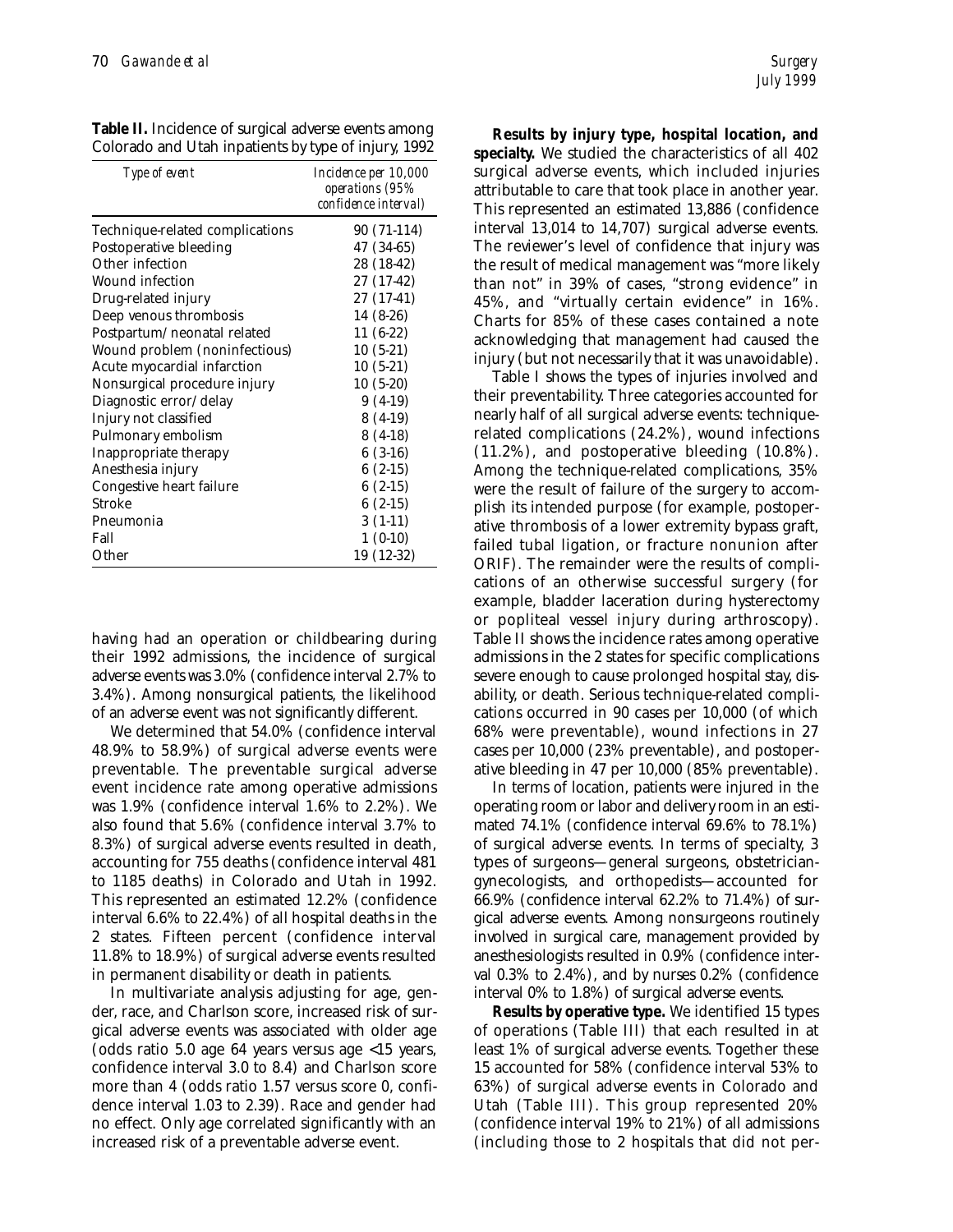| Type of operation                             | Incidence of surgical<br>adverse events $(%)^*$ | Incidence of preventable<br>surgical adverse events (%) † |
|-----------------------------------------------|-------------------------------------------------|-----------------------------------------------------------|
| AAA repair‡                                   | $18.9(8.3-37.5)$                                | $8.1(2.2-25.5)$                                           |
| Lower extremity BPG‡                          | $14.1(6.0-29.7)$                                | $11.0(4.2-26.1)$                                          |
| CABG/valve replacement‡                       | $12.3(7.9-18.7)$                                | $4.7(2.3-9.7)$                                            |
| Colon resection!                              | $6.8(2.9-14.8)$                                 | $5.9(2.4-13.8)$                                           |
| Cholecystectomy‡                              | $5.9(3.7-9.3)$                                  | $3.0(1.6-5.8)$                                            |
| Prostatectomy§                                | $5.9(2.3-14.3)$                                 | $2.0(0.4-9.5)$                                            |
| TURP/TURBT‡                                   | $5.5(2.7-10.7)$                                 | $3.9(1.7-8.7)$                                            |
| Knee/hip replacement§                         | $4.9(2.9-8.4)$                                  | $2.6(1.2-5.5)$                                            |
| Spinal surgery§                               | $4.5(2.8-7.3)$                                  | $1.6(0.7-3.6)$                                            |
| Hysterectomy‡                                 | $4.4(2.9-6.8)$                                  | $2.8(1.6-4.7)$                                            |
| ORIF                                          | $4.4(2.2-8.7)$                                  | $2.0(0.7-5.6)$                                            |
| Cesarean section                              | $3.1(1.9-5.0)$                                  | $1.7(0.8-3.3)$                                            |
| Appendectomy <sup><math>\ddagger</math></sup> | $3.0(1.4-6.6)$                                  | $1.5(0.5-4.5)$                                            |
| Oophorectomy-salpingectomy                    | $2.9(1.2-6.5)$                                  | $2.0(0.7-5.4)$                                            |
| Other operations                              | $2.3(1.9-2.8)$                                  | $1.3(1.0-1.7)$                                            |

**Table III.** Incidence and preventability of surgical adverse events in Colorado and Utah by type of operation, 1992

\*Variation in surgical adverse event incidence was significant  $(P = .0001)$ .

†Variation in preventable surgical adverse event incidence was significant (*P* = .0001).

‡Incidence rate for both surgical adverse events and preventable surgical adverse events significantly different from "other operations" (*P* < .05).

§Incidence rate for surgical adverse events significantly different from "other operations" (*P* < .05).

form any of these operations) and produced 37% (confidence interval 33% to 41%) of all adverse events. Preventability, permanent disability, and death resulting from these operations were not significantly different from other operations taken as a group.

Overall, the incidence of surgical adverse events ranged from 2.3% (of "other operations") to 19.0% (of arthroscopies) in 1992 in the 2 states (Table III and Figure). However, because it was unclear whether any uncomplicated arthroscopies were being performed on an outpatient basis in the 2 states in 1992, we do not present the results for arthroscopies in our incidence tables and figures. The incidence of preventable surgical adverse events that year ranged from 1.3% (of "other operations") to 11.0% (of lower extremity bypass grafts). The variation for both measures was statistically significant  $(P = .0001)$ . All but 3 of the 15 operative types (oophorectomy-salpingectomy, cesarean section, and ORIF) had a higher incidence of adverse events than other operations (*P* < .05). When the operations were divided into 3 groups, the odds of a surgical adverse event for the tercile of operations with the highest incidence rates were 2.5 times that of the middle tercile (confidence interval, odds ratio 1.7 to 3.6); the odds of such events for the middle tercile were 2.1 times that of the tercile with the lowest incidence rates (confidence interval, odds ratio 1.6 to 2.7).

Compared with patients admitted for other

operations, patients undergoing 8 of the 15 operations had a significantly higher incidence of preventable surgical adverse events in 1992 in the 2 states (*P* < .05): AAA repair, lower extremity BPG, CABG/valve surgery, colon resection, cholecystectomy, TURP/TURBT, hysterectomy, and appendectomy. In terms of the burden of injury, 4 operations accounted for just over a fourth of all surgical adverse events—hysterectomy, spinal surgery, CABG/heart valve replacement, and vaginal delivery (Table IV).

#### **DISCUSSION**

Contrary to a perhaps-common perception, our study of hospitalized patients in Colorado and Utah in 1992 found that adverse events resulting in death, disability, or a prolonged hospital stay were no more likely to occur in surgical care than in nonsurgical care. Overall, such adverse events occurred in approximately 3% of admissions in the 2 states in 1992. How much the incidence of adverse events varies by region is unknown, but this could represent a decline from previous incidence rates of 3.7% of New York admissions in 1984 and 4.6% of California hospital admissions in 1972 obtained in studies that used similar methods.

Nonetheless, admitted patients were highly likely to see a surgeon for at least part of their care. Thus two thirds of all adverse events were surgical. Consistent with previous findings,  $12$  more than half of surgical adverse events were preventable and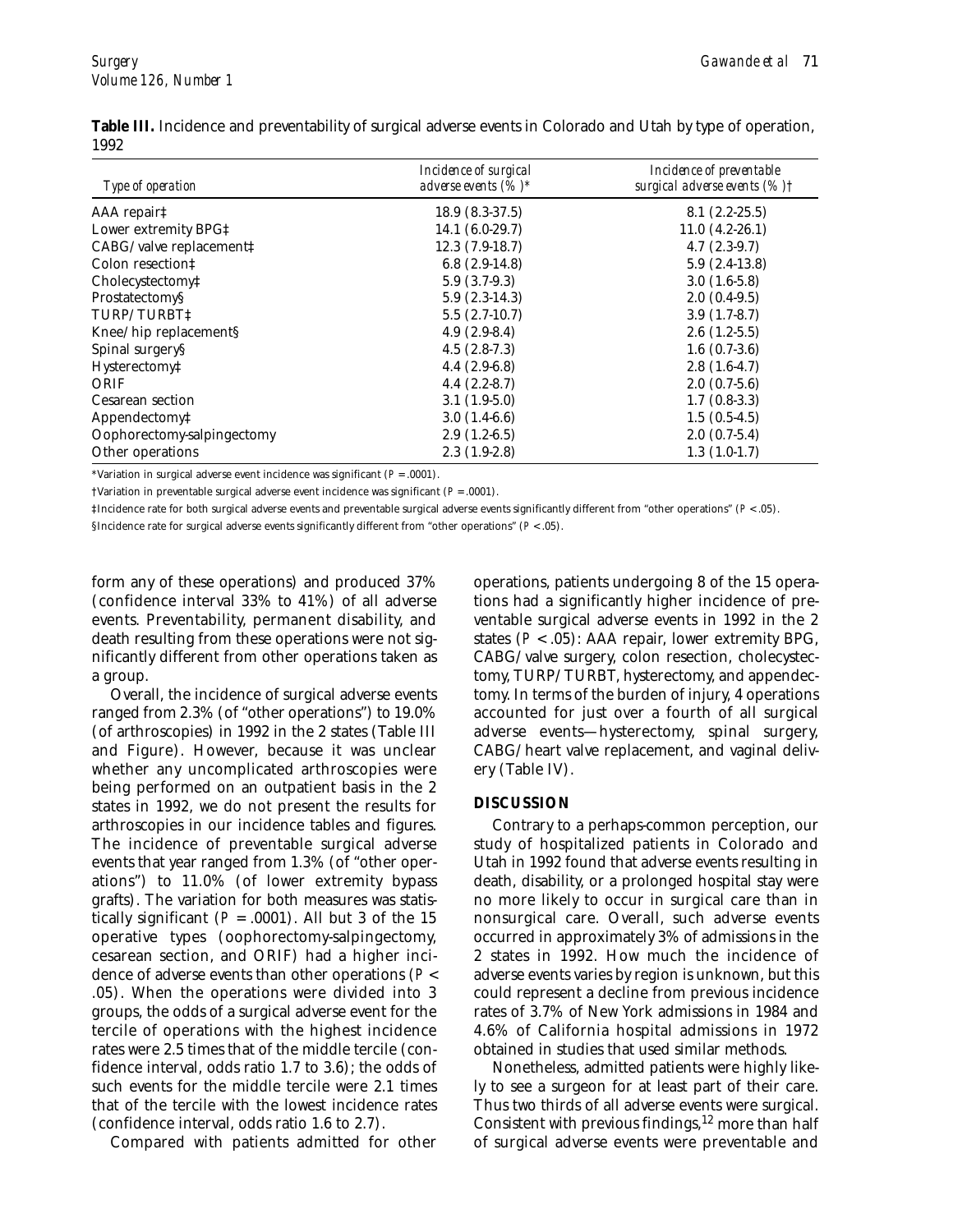

**Fig 1.** 1992 Incidence of surgical adverse events in Colorado and Utah by type of operation. Bar height indicates incidence rate for any surgical adverse event for inpatients who received that type of operation. Shaded portion indicates incidence rate for preventable surgical adverse event.

**Table IV.** Distribution of surgical adverse events in Colorado and Utah by type of operation or procedure

| <i>Type of operation</i>   | Percent of all surgical events |
|----------------------------|--------------------------------|
| <b>Hysterectomy</b>        | $7.7(5.5-10.7)$                |
| Spinal surgery             | $6.6(4.5-9.5)$                 |
| CABG/valve replacement     | $6.0(4.1-8.8)$                 |
| Vaginal child delivery     | $5.8(3.9-8.5)$                 |
| Cholecystectomy            | $5.1(3.3-7.7)$                 |
| Knee/hip replacement       | $5.1(3.3-7.7)$                 |
| Nonoperative surgical care | $4.7(3.0-7.3)$                 |
| <b>Cesarean section</b>    | $4.6(3.0-7.2)$                 |
| Appendectomy               | $3.3(1.9-5.5)$                 |
| <b>TURP/TURBT</b>          | $2.8(1.6-5.0)$                 |
| ORIF                       | $2.8(1.6-4.9)$                 |
| Oophorectomy-salpingectomy | $2.4(1.3-4.4)$                 |
| Arthroscopy                | $2.3(1.2-4.3)$                 |
| Colon resection            | $1.7(0.8-3.6)$                 |
| Lower extremity BPG        | $1.7(0.8-3.6)$                 |
| Prostatectomy              | $1.7(0.8-3.5)$                 |
| AAA repair                 | $1.5(0.7-3.3)$                 |
| Other operations           | 34.2 (29.7-38.9)               |

nearly 1 in 7 resulted in permanent disability or death. Overall, the burden from these iatrogenic injuries was substantial: 12.2% of hospital deaths were associated with adverse events arising from surgical care. These data suggest that efforts to better understand surgical adverse events, to identify their patterns and risk factors, and ultimately to develop strategies to reduce their incidence could be important. Our findings provide direction for such efforts and, for the first time, reveal some of the patterns.

The results showed that, not surprisingly, most surgical adverse events involve complications of intraoperative management. Technique-related complications constituted the largest proportion nearly a fourth—of surgical adverse events. This is something of a catch-all category, however, and what factors contribute to technical complications is currently not well understood. Adverse events related to nonoperative aspects of the care of surgical patients proved surprisingly important as well. Drug-related errors, diagnostic errors, and errors in choice of therapy accounted for 12% of surgical adverse events. Further work is needed to discover how both nonoperative and operative injuries occur, what the primary contributing factors are, and the approaches most likely to produce improvement.

The incidence rates for individual complications may appear to be lower than in other series. For example, wound infections are estimated to occur in  $2\%$  of clean cases,  $30$  whereas we found that adverse events resulting from wound infection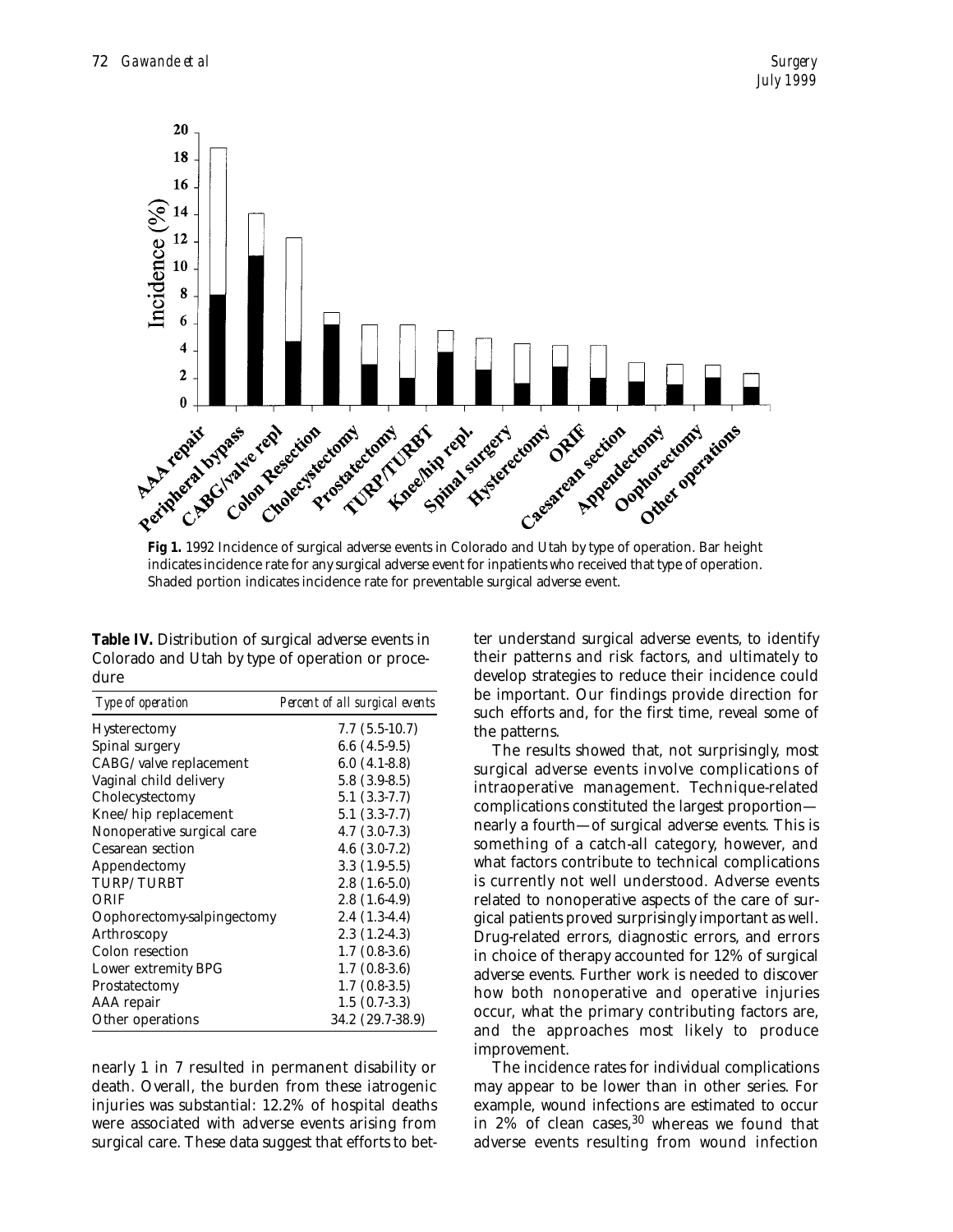occurred in 0.3% of operations. The discrepancy likely occurs, however, because we have only sought to detect serious complications—that is, those that result in prolonged hospital stay, disability, or death.

We found that just 15 types of operations accounted for 58% of surgical adverse events and for 37% of all hospital adverse events. In some cases, adverse event rates were unexpectedly high, such as in AAA repair (18.9%), lower extremity BPG (14.1%), CABG/valve surgery (12.3%), colon resection (6.8%), and cholecystectomy (5.9%). For 8 of these operations (AAA repair, appendectomy, CABG/valve surgery, cholecystectomy, colon resection, hysterectomy, lower extremity BPG, and TURP/TURBT), the rate of preventable adverse events was significantly elevated as well. It is not clear why some operations result in high rates of injury. Surgical complexity may be an influence. For example, it may not be all that surprising that vascular and cardiac operations had high rates. Also, patient characteristics seem to be a factor. We found that age more than 64 years and an elevated Charlson comorbidity score significantly increased the risk of a surgical adverse event for patients. This may reflect greater exposure to riskier surgeries and an inability to weather complications as readily as others. However, operations such as hysterectomy and cholecystectomy carry high adverse event rates yet do not seem unusually complex or prone to involving older, less healthy patients.

Our civil liability system and the media—and sometimes even morbidity and mortality conferences—have traditionally treated adverse events as the failings of individual physicians, the "Theory of the Bad Apples."31,32 However, a different approach focusing on systemic causes has proved successful in several arenas of surgery. Goldman et  $al<sup>33</sup>$  showed that postoperative cardiac complications often can be predicted in advance and spurred research showing that the risk of such complications could be reduced through modifications in patient management before, during, and after surgery.34-36 Research first done by Luft et  $al^{37}$  showing the relationship between hospital volume and surgical mortality led to a reduction of complications in high-risk procedures through regionalization.<sup>38-40</sup> Complementing these traditional epidemiologic studies, some investigators have advocated the use of human factors techniques to identify causes of suboptimal performance in the operating room. $41,42$  Such approaches have led to strategies that have produced substantial reductions in accidents in drug administration<sup>7-9</sup> and in anesthesia.43

Although we have identified important patterns of iatrogenesis in surgical care, it is clear that surgical adverse events arise in a diversity of ways. Thus future efforts will need to identify not just how to improve particular operations and aspects of care but also how surgeons and systems that perform well across the full range of surgical tasks differ from those that perform less well. A large variety of factors have been asserted to cause poor surgical outcomes: inexperience of the surgeon, 44-46 subspecialty training, $47$  low hospital volume for the surgery in question,  $37,48,49$  lack of optimal technol- $\log y$ ,<sup>15</sup> inadequate hospital systems,<sup>50</sup> poor communication among staff,<sup>51</sup> time of day,<sup>15</sup> insufficient staffing,<sup>52</sup> and the effects of managed care and forprofit enterprises,<sup>52-54</sup> among others. Nonetheless, surgeons remain uncertain about the importance of individual and organizational factors. As 1 small example, subspecialization within surgery has been proposed as a method to improve patient outcomes. However, it remains unclear whether subspecialization or regionalization is more important. Further research is needed to identify the systems strategies that will most effectively reduce surgical adverse events. Our findings identify a group of operations with a high incidence of adverse events that should be the first target of improvement efforts both by researchers and by individual surgical departments.

The reliability of judgments about adverse events is an important concern for this study. A previous analysis of the Harvard Medical Practice Study methods found that nurse screening of charts for possible adverse events was highly reliable (the negative predictive value was  $92\%$ ).<sup>24</sup> The more complex determination, however, is the physician reviewer's judgment about whether an adverse event occurred. We found that the reliability of physician determinations was only moderate (κ 0.4). However, this was similar not only to results of previous studies<sup>2,21</sup> but also to the reliability of commonly used diagnostic tests such as screening mammography (κ 0.47).<sup>55</sup> As in other studies,<sup>27</sup> physician judgments of the preventability of adverse events had excellent reliability (κ 0.81), indicating that determinations of whether an iatrogenic injury was preventable are generally more clear cut.

The use of inpatient medical records to identify adverse events has other limitations. Given the growth of ambulatory surgery, we may have missed a subset of surgical adverse events. We also missed adverse events in patients who received care at a sample hospital but then went to a nonsample hospital for care of complications. Furthermore, record review captures only adverse events documented in patient records. All these factors can lead to an underestimate of adverse events.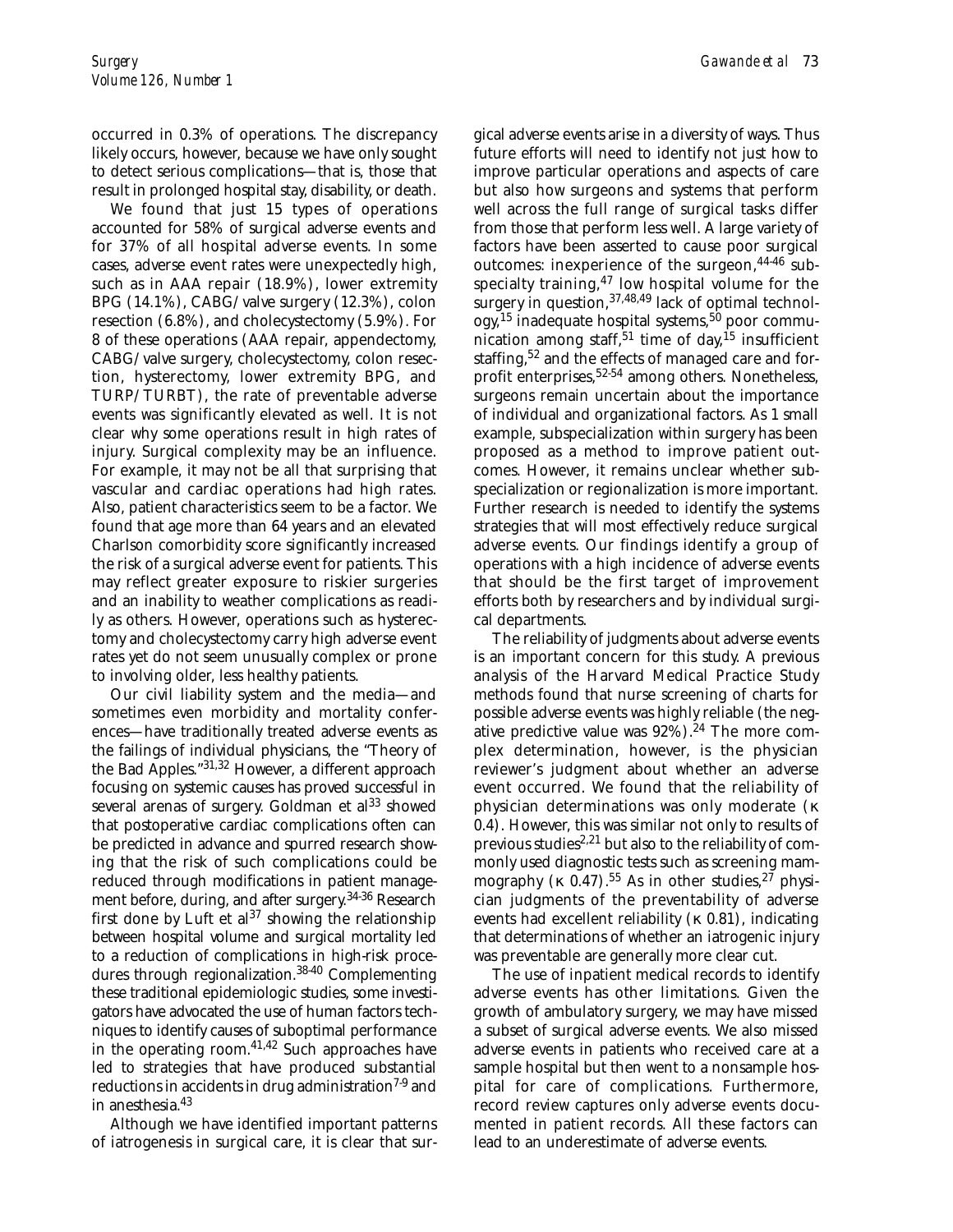Our hospital selection ensured a representative sample of patients, but the hospitals within each stratum were not randomly selected. Therefore selection bias could have altered our estimates of adverse event rates if hospitals with poor or high quality of care did not participate. However, all the hospitals approached agreed to participate and the investigators had no prior knowledge of any hospital's adverse event rate. Because our data are from hospitalizations in 1992, changes in the health care system and surgical practices since then may have altered the incidence and nature of surgical adverse events. Finally, results from Colorado and Utah may not be generalizable to the country as a whole.

In summary, we found that surgical adverse events are often morbid, preventable, and concentrated in a few common types of operations. After recent successes in research and development to reduce anesthesia deaths and drug-related adverse events, surgical adverse events are logically the next "frontier" for efforts to improve quality and performance in medical care. Our findings provide an initial understanding of the characteristics of these events. They also provide direction to focus future quality assurance efforts and research programs.

We thank Dr John Orav for his advice on statistical analysis and Drs Lucian Leape and Jennifer Daley for their advice on preparing the manuscript.

#### **REFERENCES**

- 1. California Medical Association. Report of the medical insurance feasibility study. San Francisco: The Association; 1977.
- 2. Brennan TA, Leape LL, Laird NM, et al. Incidence of adverse events and negligence in hospitalized patients: results of the Harvard Medical Practice Study I. N Engl J Med 1991;324:370-6.
- 3. Leape LL, Brennan A, Laird NM, et al. The nature of adverse events in hospitalized patients: results of the Harvard Medical Practice Study II. N Engl J Med 1991;324:377-84.
- 4. Classen DC, Pestonik SL, Evans RS, Burke JP. Computerized surveillance of adverse drug events in hospital patients. JAMA 1991;266:2847-51.
- 5. Leape LL, Bates DW, Cullen DJ, et al. Systems analysis of adverse drug events. JAMA 1995;274:35-43.
- 6. Classen DC, Pestonik SL, Evans RS, Lloyd JF, Burke JP. Adverse drug events in hospitalized patients: excess length of stay, extra costs, and attributable mortality. JAMA 1997;277:301-6.
- 7. Bates DW, Leape LL, Cullen DJ, et al. Effect of computerized physician order entry and a team intervention on prevention of serious medication errors. JAMA 1998;280;1311-6.
- 8. Overhage JM, Tierney WM, Zhou XH, McDonald CJ. A randomized trial of "corollary orders" to prevent errors of omission. J Am Med Inform Assoc 1997;4:364-75.
- 9. Evans RS, Pestotnik SL, Classen DC, Horn SD, Bass SB, Burke JP. A computer-assisted management program for antibiotics and other antiinfective agents. N Engl J Med 1998;338:232-8.
- 10. Pierce EC. The 34th Rovenstine lecture; 40 years behind the mask: safety revisited. Anesthesiology 1996;84:965-75.
- 11. Couch NP, Tilney NL, Rayner AA, Moore FD. The high cost of low-frequency events: the anatomy and economics of surgical mishaps. N Engl J Med 1981;304:634-7.
- 12. Leape LL, Lawthers AG, Brennan TA, Johnson WG. Preventing medical injury. Q Rev Biol 1993;19:144-9.
- 13. Bosk C. Forgive and remember: managing medical failure. Chicago: University of Chicago; 1979. p 112-46.
- 14. Campling EA, Devlin HB, Hoile RW, Lunn JN. Report of the National Confidential Enquiry into Perioperative Deaths, 1990. London (UK): National Confidential Enquiry into Perioperative Deaths; 1992.
- 15. Lunn JN. The National Confidential Enquiry into Perioperative Deaths. J Clin Monit 1994;10:426-8.
- 16. Khuri SF, Daley J, Henderson W, et al. Risk adjustment of the postoperative mortality rate for the comparative assessment of the quality of surgical care: results of the National Veterans Affairs Surgical Risk Study. J Am Coll Surg 1997;185:315-27.
- 17. Feldman L, Barkun J, Barkun A, Sampalis J, Rosenberg L. Measuring postoperative complications in general surgery patients using an outcomes-based strategy: comparison with complications presented at morbidity and mortality rounds. Surgery 1997;122:711-9.
- 18. Thompson JS, Prior MA. Quality assurance and morbidity and mortality conference. J Surg Res 1992;52:97-100.
- 19. Brennan TA, Localio AR, Leape LL, Laird NM, Peterson L, Hiatt HH, et al. Identification of adverse events occurring during hospitalization: a cross-sectional study of litigation, quality assurance, and medical records at two teaching hospitals. Ann Intern Med 1990;112:221-6.
- 20. Hiatt HH, Barbes BA, Brennan TA, et al. A study of medical injury and medical malpractice: an overview. N Engl J Med 1989;321:480-4.
- 21. Reference deleted in press.
- 22. Charlson ME, Pompei P, Ales KL, MacKenzie CR. A new method of classifying prognostic comorbidity in longitudinal studies: development and validation. J Chronic Dis 1987;40:373-83.
- 23. US Department of Health and Human Services, Public Health Service, Health Care Financing Administration. ICD-9-CM: international classification of diseases, clinical modification. 3rd ed. 9th revision. Washington: US Department of Health and Human Services; 1989.
- 24. Brennan TA, Localio RJ, Laird NM. The reliability and validity of judgments concerning adverse events suffered by hospitalized patients. Med Care 1989;27:1148-58.
- 25. Swoka M, editor. National Association of Insurance Commissioners, malpractice claims: final compilation. Washington: National Association of Insurance Commissioners; 1980.
- 26. Dubois RW, Brook RH. Preventable deaths: who, how often, and why. Ann Intern Med 1988;109:582-9.
- 27. Bates DW, Cullen DJ, Laird NM, et al. Incidence of adverse drug events and potential adverse drug events: implications for prevention. JAMA 1995;274:29-34.
- 28. Kish L. Stratified sampling of unequal clusters. In: Kish L, editor. Survey sampling. New York: John Wiley; 1965.
- 29. SAS version 6.12. Cary (NC): SAS Institute; 1996.
- 30. Culver DH, Horan TC, Gaynes RP, et al. Surgical wound infection rates by wound class, operative procedure, and patient risk index. Am J Med 1991;91:152-7S.
- 31. Berwick DM. Continuous improvement as an ideal in health care. N Engl J Med 1989;320:53-6.
- 32. Grossman E. The best medicine. Worth 1998;Jan.